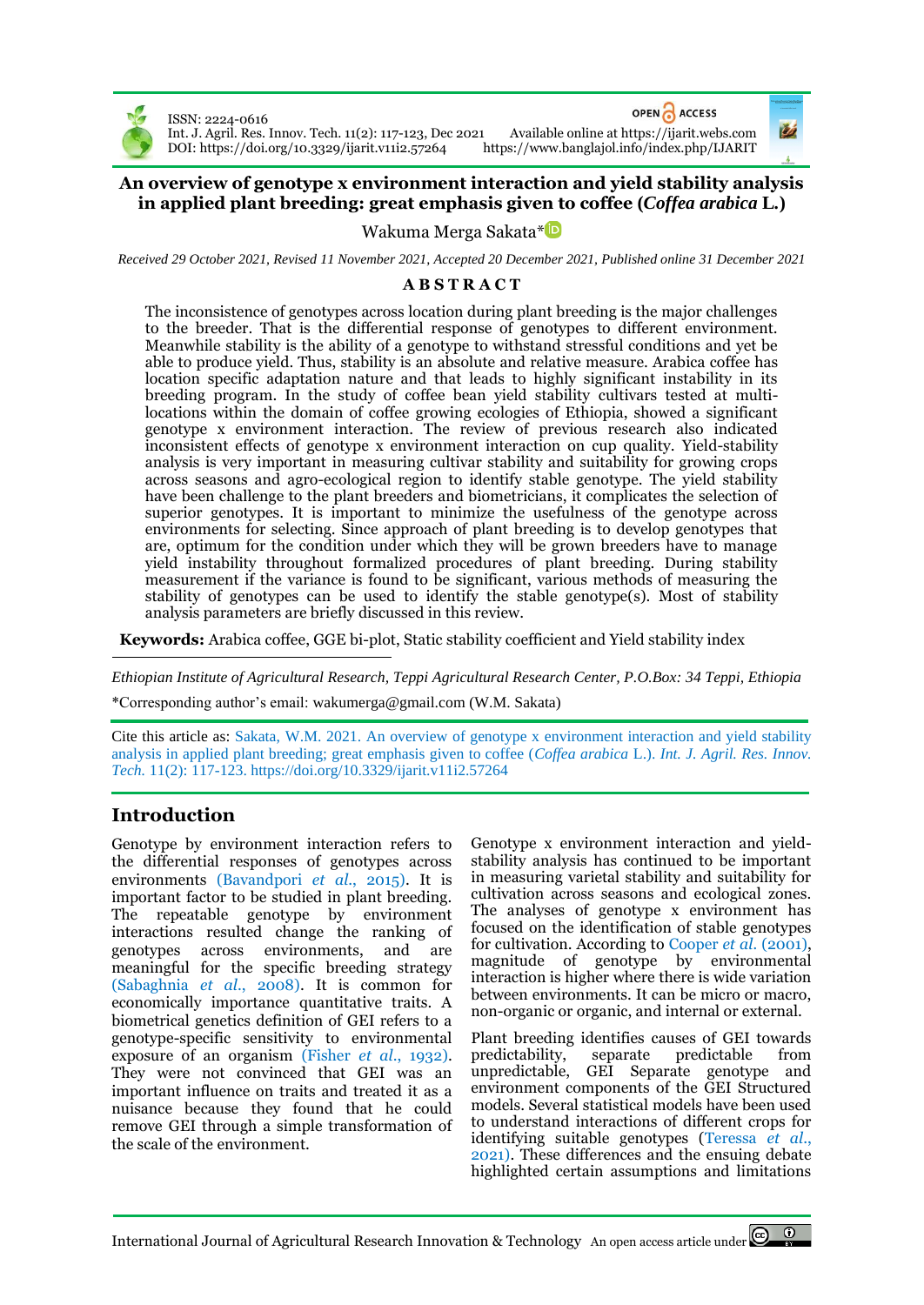of the biometrical genetics approach to GEI. Initial GEI research may not have addressed the nature of genetic and environmental influences to appropriately reflect processes related to human outcomes. The initial studies of GEI using breeding experiments generally assumed genetic and environmental influences to function independently of one another.

GEI and yield stability have been challenge to the breeders and biometricians for a long time because it complicates the selection of superior genotypes by reducing the genetic progress. GEI is important to minimize the usefulness of the genotype means across locations or environments for selecting and advancing superior genotypes to the next stage of selection (De Leon *et al*., 2016). Plant breeders have managed these interactions throughout the history of crop domestication, crop improvement, and dispersal, and within recent history through the formalized procedures of plant breeding.

In Ethiopia, the relationship between selection environments and target production environment had been a fundamental problem because many of the selected activities performed by the conventional approach are in on research stations, which are good production environments (Melkamu *et al*., 2015). Many statistical approaches consider all of the phenotypic variation (i.e., means across environments), which may be misleading. GEI is not merely a problem, it is also an opportunity" (Simmonds, 1991). The varietal stability could be challenged not only due to the change in the test environment but also due to change in growing season per environment. Some environmental variations are predictable and others may be unpredictable. In Ethiopia, coffee thrives under a wide range of environmental conditions. It grows best at altitudes between 1000 and 2000 meters and it grows wild in many parts of the country (Dereje and Eshetu, 2012). Conscious selection of superior agro types adapted to a range of complex agro ecologic situations did not receive priority in the coffee improvement programme of the country until after the outbreak of CBD (Coffee berry disease, *Colletotrichum coffeanum*) in 1971. It was then felt necessary to design the cultivar – evaluation program to cover a wide range of varieties and locations. The objective of this paper is to review Genotype by Environmental interaction and stability analysis in plant breeding by giving more emphasis to Arabica coffee.

#### *Genotype x environment interaction in coffee (Coffea arabica L.)*

Significant genotype-environmental interactions for yield of coffee have been reported by several researchers (Walyaro, 1983; Afework, 2017; Lemi *et al.*, 2018) They stressed on the need for testing coffee over a wide range of ecological conditions

before making decisions either for specific or extensive use of cultivars. In his study, Walyaro (1983) revealed that selecting high yielding genotypes with linear responses to environments was possible. The Standing Committee on Coffee Research of the Institute of Agricultural Research and a consultant scientist in effect therefore, advocated this. Their judgments were because none of the coffee berry disease resistant cultivars so far planted across Ethiopia performed uniformly across the many very different environmental zones in which coffee is widely grown. When differences between environments are large, a character measured under such conditions is regarded as more than one character. A high positive correlation between characters in different environments will reflect high heritability of the major character complex involved (Mesfin and Beyyata, 2003).

The variation in genotypic response from one environment to another is an intrinsic part of a genotypic behavior and without its estimation, assessment of a genotype remains incomplete. Some researchers have been studied this phenomenon in Ethiopia and they tried to specify and estimate the stability and adaptability of many Arabica coffee characters and their response to changing environments however the information regarding the GEI is not consistent due to different genotypes evaluated at different location.

In the study of bean yield stability of coffee cultivars tested at multi locations in Ethiopia within the domain of the main coffee growing ecologies of the country, showed a significant effect of location x genotype interaction indicating differential response of genotypes across the many different locations (Mesfin and Bayeta, 1997). They stated that none of the cultivars tested across the many different locations showed linear response with changes in environmental conditions showing their specificity only for defined ecological zones. Based on their study, they stressed on the need for testing coffee cultivars over a wide range of ecological conditions before making decision either for specific or extensive use of cultivars. Similar studies in other countries by different workers have also indicated the presence of strong significant genotype x environment interaction (Agwanda *et al.*, 1997) in *Coffea arabica* L. However, these authors at the same time indicated the presence of stable cultivars in the population of their *Coffea arabica* materials. They concluded that selecting high yielding genotypes with a linear response to changes in environment is possible. Similarly, Montagnon *et al.* (2000) also reported the presence of strong genotype by environment interaction in *Coffea canephora* but with some stable cultivars that stabilize coffee bean yield in *Coffea canephora*  materials.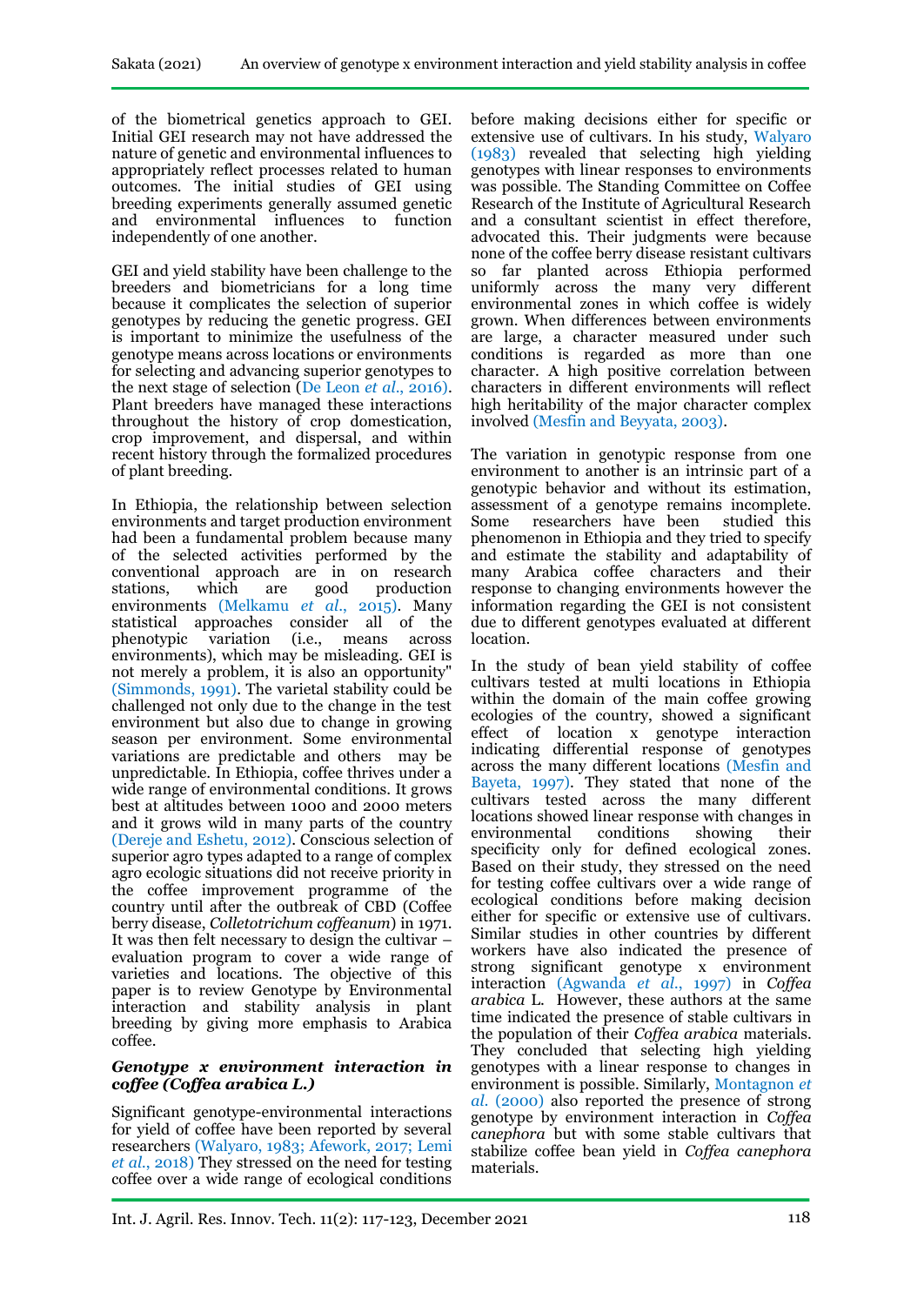Other researchers (Agwanda *et al.,* 2003) reported significant genotype x environment interaction effects on coffee bean and liquor quality. On the other hand, Walyaro (1983) reported relatively lower genotype x environment interaction effects on quality characters. Currently Lemi *et al.* (2018) reported there is significant genotype by environment interaction for bean yield and organoleptic quality in coffee arabica studied in Ethiopia at different location. Sivetz (1963) indicated that if other factors are kept equal, better quality coffee could be found at higher altitudes. Wellman (1961) reported that lowland coffee was somewhat bland, with considerable body, while coffee from high altitude areas was more acidic, with better aroma and flavour. Review of previous research results indicated inconsistent effects of genotype x environment interaction on cup quality. Therefore, quality evaluations based on multi-site trials could also be used to identify environments that best reveal differences in genetic potentials amongst varieties and hence useful as selection and/or test sites (Agwanda *et al*., 2003). This could improve the efficiency with which selection for superior quality could be attained.

### *The concept of stability in plant breeding*

The goal of any plant breeding is to produce genotypes that are, in some sense, optimum for the condition under which they will be grown. One approach is to develop genotypes that are widely adapted over wide range of environmental condition. These stable genotypes provide a stock from which superior genotypes may be selected. Although it is important to detect genotypes by environment interaction by conducting yield trials over a series of environments, this alone gives no measure of the stability of individual genotypes. Hence, stability measurements are important since they give an indication of the adaptability of genotypes to general or specific condition.

Stability is the ability of a genotype to produce or perform under stressful conditions and yet be able to respond (Lin *et al*., 1986). Tollenaar and Lee (2002) defined stability as a measure of the ability of a genotype to maintain relative performance across wide environments. Genotypes that show little interaction with environments are called stable. Stability is either a static or a dynamic where in static, performance of the genotype remains unchanged regardless of the environmental conditions and in dynamic, performance of a genotype changes in a predictable manner across a wide range of environmental conditions (Tollenaar and Lee, 2002). Thus, static stability is an absolute measure, while dynamic stability is a relative measure.

The term "stability of genotypes" is central to all types of analyses of GEI especially with reference

to plant breeding. Researchers use the terms adaptation, phenotypic stability and yield stability in different ways (Becker and Léon, 1988). Stability in common usage connotes consistency in performance that would mean minimum variation among environments for a particular genotype (Chahal and Gosal, 2002).

The stability with which a plant breeder is concerned implies stability in those aspects of phenotype, which are important economically, such as grain yield and quality. Such stability may depend upon holding some aspects of upon holding some aspects of morphology and physiology in a steady state but allowing others to vary. In this way, the desirable varieties will show low GEI interaction for agriculturally important characters, especially grain yield, but not necessarily for other characteristics. Two basic concepts of phenotypic stability are distinguished: the biological concept, and the dynamic concept.

The biological concept of stability refers to the constant performance of a genotype over a wide range of environments. As to Becker and Léon (1988) in static stability a genotype, possess unchanged performance regardless of variation of the environments, thus implying that its variance among environments is zero. This type is seldom a desired feature of crop cultivars, since no response to improved growing conditions would be expected. On the other hand, dynamic stability, also termed as agronomical concept of stability, implies that a stable genotype should always give high yield expected at the level of productivity of the respective environments. With quantitative traits, the majority of genotypes often react similarly to favorable or unfavorable environmental conditions. Becker and Léon (1988) stated that all stability procedures based on quantifying GEI interaction effects belong to the dynamic stability concept. This includes the procedures for partitioning the GEI of ecovalence and Shukla's (1972) stability of variance, procedures using the regression approach such as proposed by Finlay and Wilkinson (1963), Eberhart and Russell (1966) and Perkins and Jinks (1968), as well as non-parametric stability statistics.

#### *Statistical methods to measure GEI and yield stability*

A combined analysis of variance procedure is the most common method used to identify the existence of GEI from replicated multiplication trials. If the GEI variance is found to be significant, one or more of the various methods for measuring the stability of genotypes can be used to identify the stable genotype(s). A wide range of methods is available for the analysis of GEI. Among the several stability parameters proposed by different authors, the most popular are briefly discussed in the following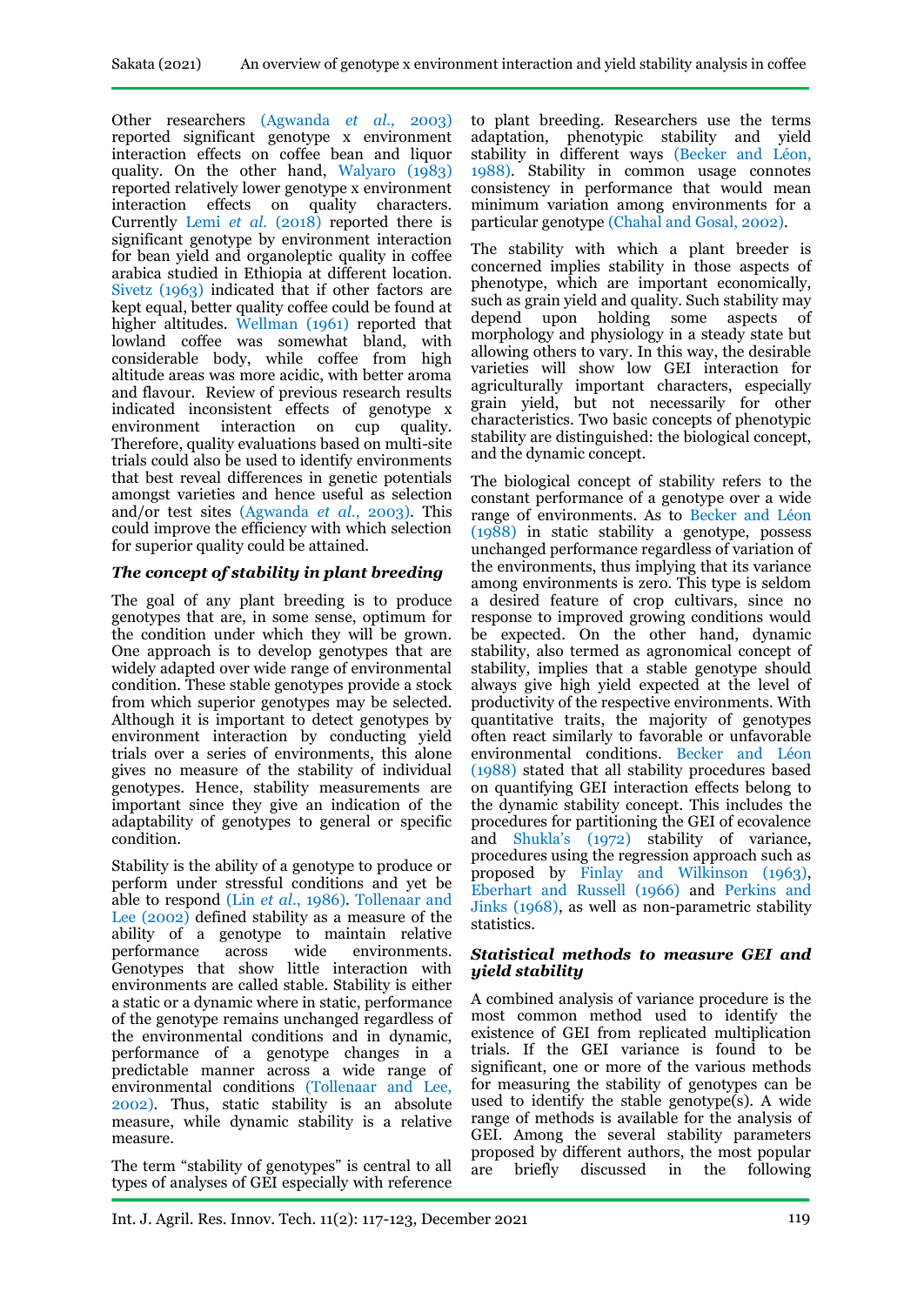subheadings. Those are, ecovalence (Wi) of Wricke model, Shukla's variance stability model  $(\delta^2 i)$ , cultiver superiority measure (Pi) of Lin and Binns modal, additive main effects and multiplicative interaction (AMMI) model, genotype main effect and GEI (GGE) bi-plot, AMMI stability value, static stability coefficient and yield stability index.

#### *Additive main effects and multiplicative interaction method (AMMI)*

According to Zobel *et al*. (1988), considering the three traditional models, ANOVA fails to detect a significant interaction component, PCA fails to identify and separate the significant genotype and environment main effects, and linear regression models accounts for only a small portion of the interaction sum of squares. However, AMMI analysis reveals highly significant interaction components. The AMMI method is used for three main purposes. The first is model diagnoses, it is more appropriate in the initial statistical analysis of yield trials, because it provides an analytical tool of diagnosing other models as sub cases when these are better for particular data sets (Gauch, 1988). Secondly, AMMI clarifies the GEI and it summarizes patterns and relationships of genotypes and environments. The third use is to improve the accuracy of yield estimates. Gains have been obtained in the accuracy of yield estimates that are equivalent to increasing the number of replicates by a factor of two to five (Crossa, 1990). Such gains may be used to reduce testing cost by reducing the number of replications, to include more treatments in the experiments or to improve efficiency in selecting the best genotypes. The AMMI model combines the analysis of variance for the genotype and environment main effects with principal components analysis of the GEI. It has proven useful for understanding complex GEI. The results can be graphed in a useful bi-plot that shows both main and interaction effects for both genotypes and environments. AMMI combines analysis of variance (ANOVA) into a single model with additive and multiplicative parameters. The principal components analysis of AMMI partitions GEI into several orthogonal axes, the IPCA. Gauch and Zobel (1996) showed that IPCA 1 against IPCA 2 is generally informative.

Since AMMI has the bi-plot feature, genotypes and environments are plotted on the same diagram, facilitating inference about specific interactions of individual genotypes and environments by using the sign and magnitude of PCA 1 values. Any genotype with a PCA 1 value close to zero shows general adaptation to the test environment. A large genotypic PCA 1 scores reflects more specific adaptation to environments with PCA 1 scores of the same sign. Integrating bi-plot display and genotypic stability statistics enable genotypes to be grouped based on similarity of performance across diverse environments. Plant breeders can easily select from a bi-plot those entries that are high yielding and stable, and those entries that yield well at specific sites (Yau, 1995. Different authors used this model for their study (Afework, 2017; Lemi *et al.*, 2018)

#### *Genotype main effect and GEI (GGE) biplot*

Yan (2002) proposed a methodology known as genotype and genotype by environment (GGE) bi-plot for graphical display of GEI pattern of MET data with many advantages. GGE bi-plot analysis considers both genotype and GEI effects and graphically displays GEI in a two-way table (Yan and Hunt, 2001). It is an effective method based on principal component analysis (PCA) to fully explore MET data. It allows visual examination of the relationships among the test environments, genotypes and the GEI. A bi-plot is a scatter plot that graphically exhibits a point for each genotype and each environment (Gabriel, 1971). Bi-plot have been used to identify "which-wins where" patterns. The genotype, which is located at the corner of one polygon, is the best performer in that environment included in that sector. Environment that is located far away from the origin discriminate the genotypes more than those near the origin do. It is effective tool for Mega-environment analysis, whereby specific genotypes can be recommended to specific mega-environments, Genotype evaluation, estimation of yield and stability of genotypes were done by using the average environment (Yan and Hunt, 2001) and to testenvironmental evaluation.

### *AMMI stability value (ASV)*

AMMI Stability Value (ASV) is the distance from the coordinate point to the origin in a twodimensional plot of IPCA 1 scores against IPCA 2 scores in the AMMI model (Purchase, 1997). Because the IPCA 1 score contributes more to the GXE interaction sum of squares, a weighted value is needed. This weighted value was calculated for each genotype and each environment according to the relative contribution of IPCA 1 to IPCA 2 to the interaction sum of squares. Genotypes with lower ASV values are considered more stable than genotypes with higher ASV. The ASV, which uses two IPC scores to produce a balanced measurement between them, can be useful in situations where the two first IPCs accounted for considerable amount of GE interactions (Anley *et al*., 2013). AMMI stability value, which is stability value based on the AMMI model's IPCA 1 and IPCA 2 values for each genotype and each environment, was calculated as suggested by Purchase *et al*. (2000).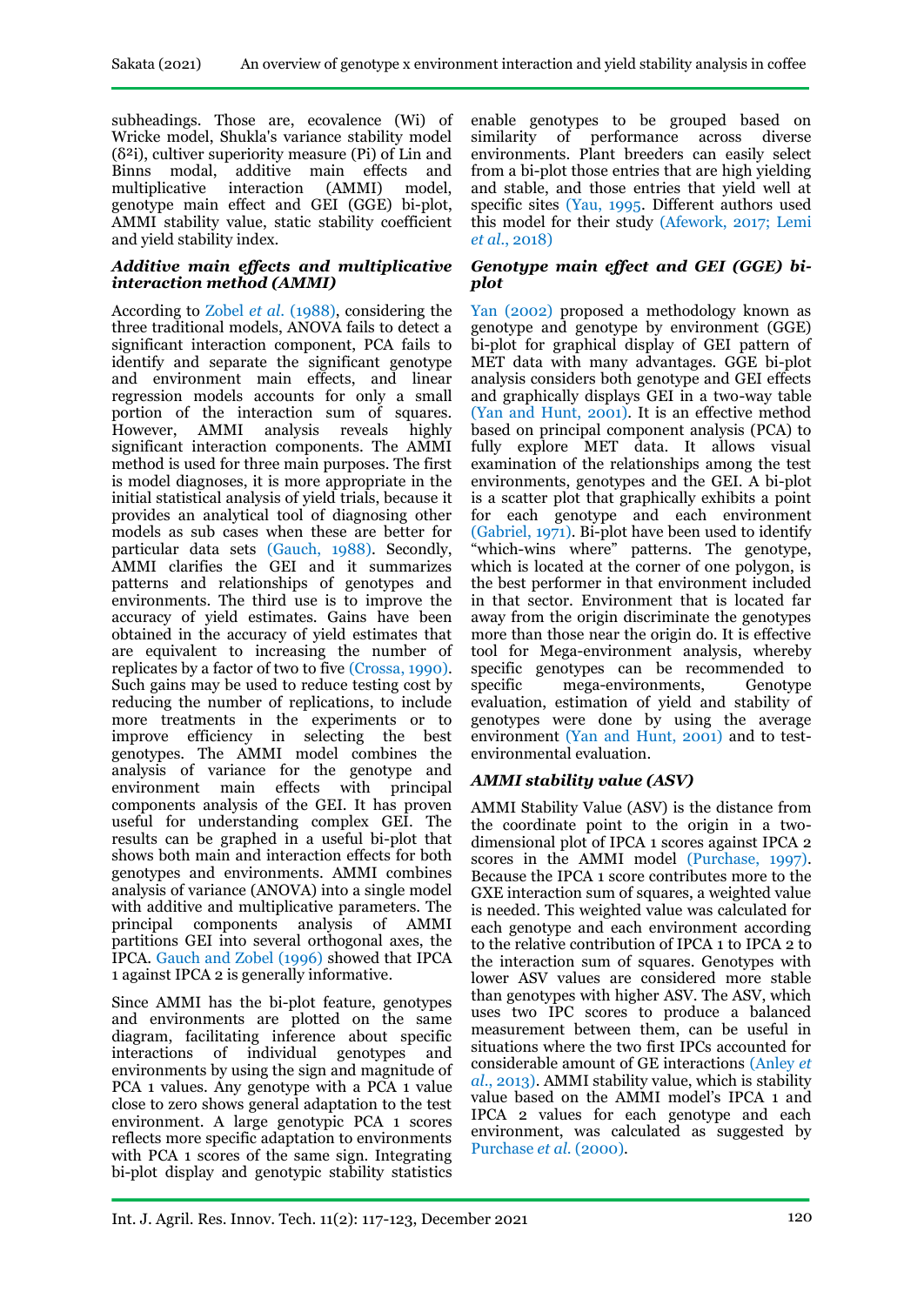### *Cultivar superiority measure (Pi) of Lin and Binns model*

The superiority measure (Pi) of cultivars is estimated by the squares of differences between genotype's and maximum genotype mean, summed and divided by twice the number of locations (Lin and Binns, 1988). The method has great advantage of an immediate recommendation of more stable and adapted genotypes, due to the uniqueness of the parameter, the evaluation of genotype performance according to the environmental variation and the fact that the genotypes identified as the most stable and adapted are generally the most productive. The most stable genotype is the one with least deviation from the maximum yield of each environment, i.e., with the lowest Pi value. It measures mean<br>performance and stability simultaneously. performance and Different authors such as, (Afework, 2017 and Lemi *et al*., 2018) on coffee used this stability parameter to identify high yielding and stable genotypes across different locations.

## *Static stability coefficient (SSC)*

The static stability coefficient is defined as the variance around the genotype's phenotypic mean across all environments. This provides a measure of the consistency of the genotype, without accounting for performance. It is based on environmental variances *i.e*. the variance of yields of each genotype over test environments (Becker and Leon, 1988). A low value of this coefficient indicates a better fit of a genotype to the static stability concept. Lemi *et al*. (2018) used this stability parameter to evaluate stability of Limmu coffee genotypes.

## *Ecovalence (Wi) of Wricks model*

Wricke (1964) proposed that the concept of ecovalence using the contribution of each genotype to the GEI sum of squares as stability measure and defined this concept or statistics as ecovalence (Wi). According to this model, genotypes with low value of Wi have smaller deviations from the mean across environments and are thus more stable. The lower the value of Wi, the smaller will be the fluctuations from the predictable response in different environments so that the genotype with the least Wi is considered to be ideal from the point of view of yield stability. According to Becker and Leon (1988), genotype with zero ecovalence is regarded as stable. Lemi (2016) used this stability parameter for evaluation of *C. arabica* genotypes.

## *Shukla's variance stability model (δ2i)*

Shukla (1972) developed the concept of stability variance of genotype i as its variance across<br>environments after the main effects of environments after the main effects of environmental means have been removed. Since, the genotype main effect is constant; the stability variance is thus based on the residual (GEij+ eij) matrix in a two-way classification. The estimated value of Shukla's stability variance  $(\delta^2 i)$  can be negative since the stability variance is the difference between two sum of squares and the value of this negative estimates of variance  $( \delta )$  is taken as equal to zero (Shukla, 1972). Lin and Binns (1986) reported that Shukla's stability variance is a relative measure that depends on the genotype in the test and thus the results must be restricted to only those genotypes in the test and should not be generalized. Therefore, a genotype is considered as stable genotype when its contribution to the total GEI sum of squares is small as compared to the contribution of other genotypes in a given test.

## *Yield stability index (YSI)*

Farshadfar *et al*. (2011) developed this parameter. Stability should not be the only parameter for selection, because the most stable genotypes would not necessarily give the best yield performance. Hence, there is a need for approaches that incorporate both mean yield and stability in a single index, that is why various authors introduced different selection criteria for simultaneous selection for yield and stability. In this regard, as ASV takes into account both IPCA 1 and IPCA 2 that justify most of the variation in the GEI. The rank of ASV and yield mean in such a way that the lowest ASV takes the rank one, while the highest yield mean takes the rank one and then the ranks are summed in a single simultaneous selection index of yield and yield stability named as yield stability index (YSI). The least YSI is considered as the most stable with high bean yield.

# **Summary and Conclusion**

The ultimate goal of plant breeders in a crop improvement program is development of varieties with high yield and stability. In Arabica coffee variety development program there is high GEI. Therefore, it is very important to reduce the genotype means across different environments. It is a continues task of plant breeders because of the environmental fluctuation. The main purpose of multi-environment trials is to observe stability of genotypes across the environments, the identification of superior genotypes and of the location, which best represents the target environment for production. An approach of breeder is to develop genotypes that are widely adapted over wide range of environmental condition. These stable genotypes provide a stock from which superior genotypes selected. Genotypes that show little interaction with environments are stable. It is either a static or a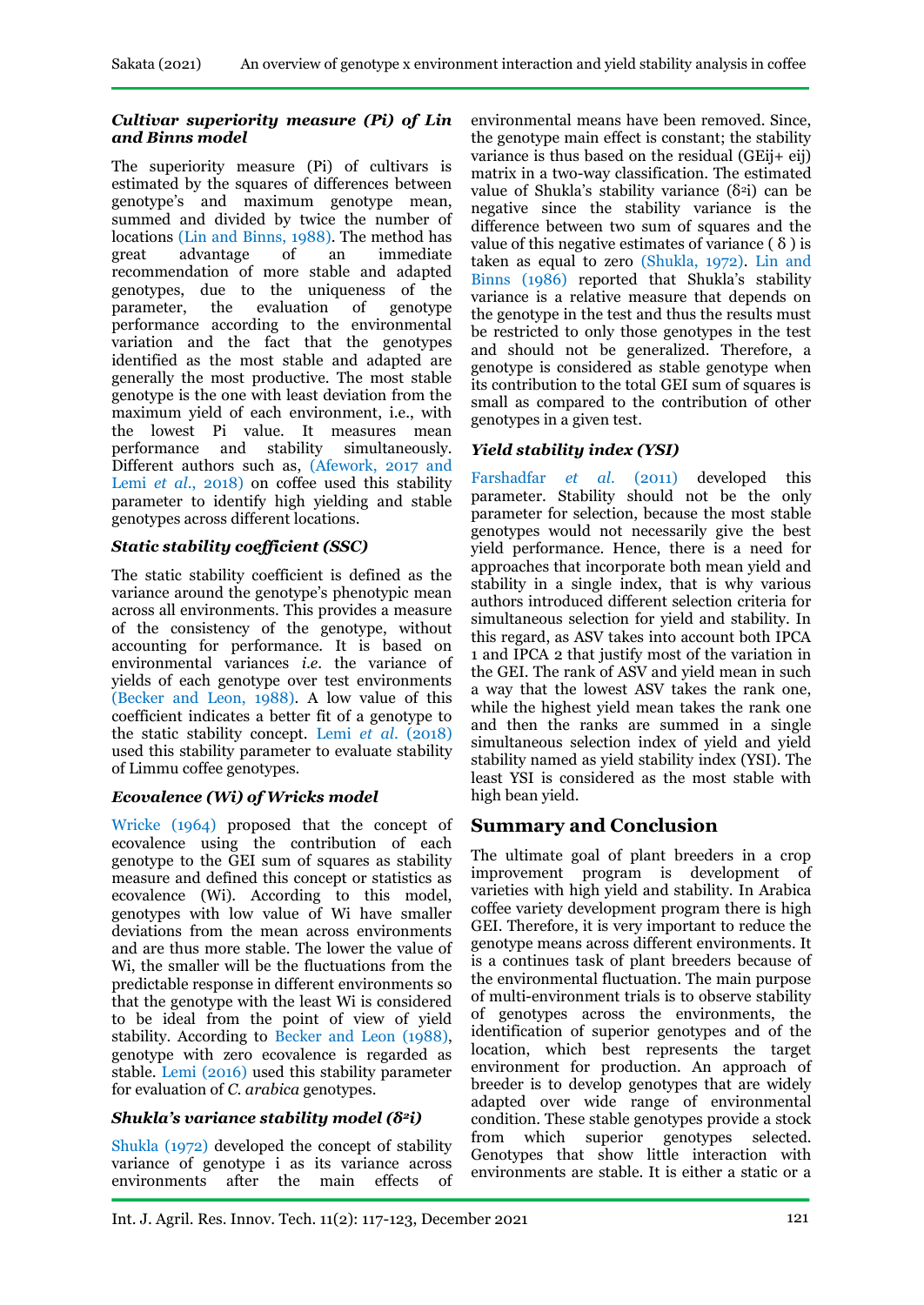dynamic where in static, performance of the genotype remains unchanged regardless of the environmental conditions and dynamic, performance of a genotype changes in a predictable manner across a wide range of environmental. Plant breeders have to manage yield instability throughout formalized procedures of plant breeding. During stability measurement if the GEI variance is found to be significant, various methods of measuring the stability of genotypes can be used to identify the stable genotype. A combined analysis of variance procedure is the most common method used to identify the existence of GEI.

### **References**

- Afework, L. 2017. Genotype x environment interaction and stability analysis of some promising Ilu Ababora Coffee (*Coffea arabica* L.*)* genotypes for yield and yield related traits in Southwestern Ethiopia. M.Sc. Thesis, Department of Horticulture and Plant Science, Jimma University, Ethiopia. pp. 68-90.
- Agwanda, C.D., Baradat, P.C. and Charrier, A. 1997. Genotype by environment interaction and its implication. In: XvlleColloqueScintifique International due café, Nairobi, Kenya. pp. 424-429.
- Agwanda, C.O., Baradat, P., Eskes, A., Cilas, C. and Charrier, A. 2003. Selection for bean and liquor qualities within related hybrids of Arabica coffee in multilocal field trials. *Euphytica*. 131(1): 1-14. <https://doi.org/10.1023/A:1023071815109>
- Anley, W., Zeleke, H. and Dessalegn, Y. 2013. Genotype X environment interaction of
- maize (*Zea mays* L.) across North Western Ethiopia. *J. Plant Breed. Crop Sci.* 5(9): 171- 181. <https://doi.org/10.5897/JPBCS2013.0406>
- Bavandpori, F., Ahmadi, J. and Hossaini, S.M. 2015. Yield stability analysis of bread wheat lines using AMMI model. *Agril. Comm.* 3(1): 8-15.
- Becker, H. and Leon, J. 1988. Stability analysis in plant breeding. *Plant Breed*. 101(1): 1-23. <https://doi.org/10.1111/j.1439-0523.1988.tb00261.x>
- Chahal, G.S. and Gosal, S.S. 2002. Principles and procedures of plant breeding: biotechnological and conventional approaches. Alpha Science International Limited. p. 126.
- Cooper, M., Woodruff, D.R., Phillips, I.G., Basford, K.E. and Gilmour, A.R., 2001. Genotype-by-management interactions for grain yield and grain protein concentration of wheat. *Field Crops Res.* 69(1): 47-67. [https://doi.org/10.1016/S0378-4290\(00\)00131-3](https://doi.org/10.1016/S0378-4290(00)00131-3)
- Crossa, J. 1990. Statistical Analyses of Multilocation Trials. *Adv. Agron.* 44: 55-85. [https://doi.org/10.1016/S0065-2113\(08\)60818-4](https://doi.org/10.1016/S0065-2113(08)60818-4)
- De Leon, N., Jannink, J.L., Edwards, J.W. and Kaeppler, S.M., 2016. Introduction to a special issue on genotype by environment interaction. *Crop Sci.* 56(5): 2081-2089. <https://doi.org/10.2135/cropsci2016.07.0002in>
- Dereje, G. and Eshetu, A. 2012. Crop and agroecological zone of Ethiopia. Academia. p. 32.
- Eberhart, S.A. and Russell, W.A. 1966. Stability parameters for comparing varieties. *Crop Sci.* 6: 36-40. [https://doi.org/10.2135/cropsci1966.0011183X0](https://doi.org/10.2135/cropsci1966.0011183X000600010011x) [00600010011x](https://doi.org/10.2135/cropsci1966.0011183X000600010011x)
- Farshadfar, E., Zali, H. and Mohammadi, R. 2011. Evaluation of phenotypic stability in chickpea genotypes using GGE-Bi-plot. *Annal. Biol. Res*. 2(6): 282-292.
- Finlay, K.W. and Wilkinson, G.N. 1963. The analysis of adaptation in a plant-breeding programme. *Australian J. Agril. Res.* 14(6): 742-754. <https://doi.org/10.1071/AR9630742>
- Fisher, R.A., Immer, F.R. and Tedin, O. 1932. The genetical interpretation of statistics of the third degree in the study of quantitative inheritance. *Genetics.* 17(2): 107-124. <https://doi.org/10.1093/genetics/17.2.107>
- Gabriel, K.R. 1971. The bi-plot graphic display of matrices with application to principal component analysis. *Biometrika*. 58(3): 453-467.

<https://doi.org/10.1093/biomet/58.3.453>

- Gauch Jr, H.G. 1988. Model selection and validation for yield trials with interaction. *Biometrics.* 44: 705-715. <https://doi.org/10.2307/2531585>
- Gauch Jr, H.G. and Zobel, R.W. 1996. Optimal replication in selection experiments. *Crop Sci*. 36(4): 838-843. [https://doi.org/10.2135/cropsci1996.0011183X0](https://doi.org/10.2135/cropsci1996.0011183X003600040002x) [03600040002x](https://doi.org/10.2135/cropsci1996.0011183X003600040002x)
- Lemi, B. 2016. Genotype by environment interaction and stability analysis of advanced limmu coffee (*Coffea arabica*) genotypes in Southwestern Ethiopia. MS Thesis, Department of Horticulture and Plant Science, Jimma University, Ethiopia. p. 68.
- Lemi, B., Alamerew, S., Ayano, A. and Daba, G. 2018. Genotype environment interaction and yield stability of Arabica coffee (*Coffea arabica* L.) genotypes. *African J. Agril. Res.* 13(4): 210-219. <https://doi.org/10.5897/AJAR2017.12788>
- Lin, C.S. and Binns, M.R. 1988. A superiority measure of cultivar performance for cultivar x location data. *Canadian J. Plant Sci.* 68(1): 193-198. <https://doi.org/10.4141/cjps88-018>
- Lin, C.S., Binns, M.R. and Lefkovitch, L.P. 1986. Stability analysis: where do we stand? *Crop Sci*. 26: 894-900. [https://doi.org/10.2135/cropsci1986.0011183X0](https://doi.org/10.2135/cropsci1986.0011183X002600050012x) [02600050012x](https://doi.org/10.2135/cropsci1986.0011183X002600050012x)